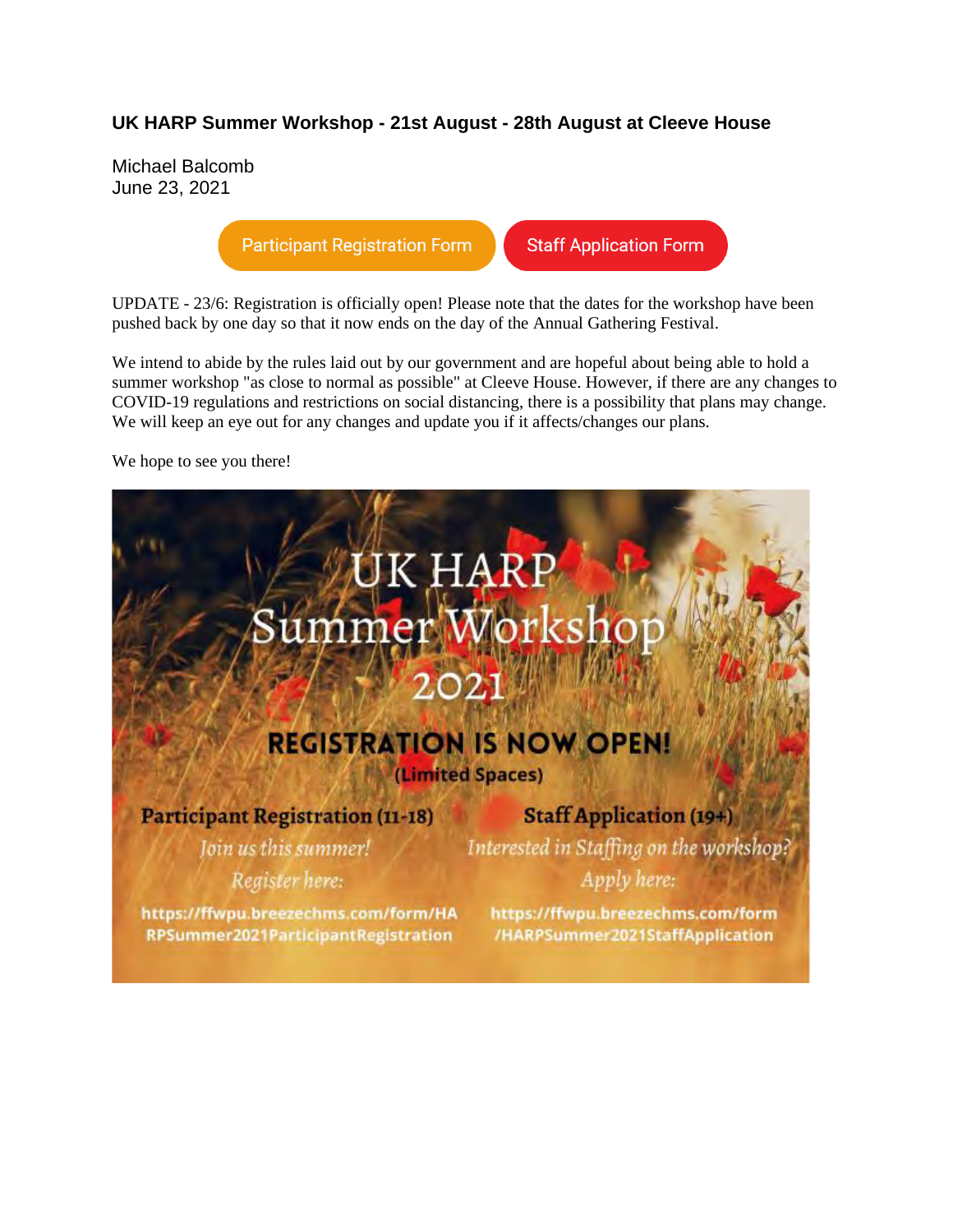## JK HA  $C_{11}$  $m$  $m$  $a$ r $N$  $n$  $r$  $c$

HARP UK - Summer Workshop 2021 PARTICIPANT Registration Form

Please fill out this form and click submit.

Workshop Dates: 21st - 28th August Fee: £210 for the 1st Child, £200 per subsequent Child

Hello all,

Welcome to the registration form for the 2021 UK HARP Summer Workshop. Once you have completed this registration form, you will be registered for the workshop and additional information along with a deposit form will be sent in the coming days.

The Fee for this workshop is £210 first the first child and £200 for subsequent children.

This workshop is aimed at Teenagers aged 11 - 18.

Thank you for registering,

See you soon!

(For more details or if you have any questions or concerns please contact the HARP Committee by email: ukharp@gmail.com).

## Parent & Emergency Contact Details

### Parent 1 Name

First Name **Last Name** 

### Parent 1 Phone

### Parent 1 Email

*This address will receive a confirmation email*

### Church Community

| <b>Select Option</b> |
|----------------------|
|----------------------|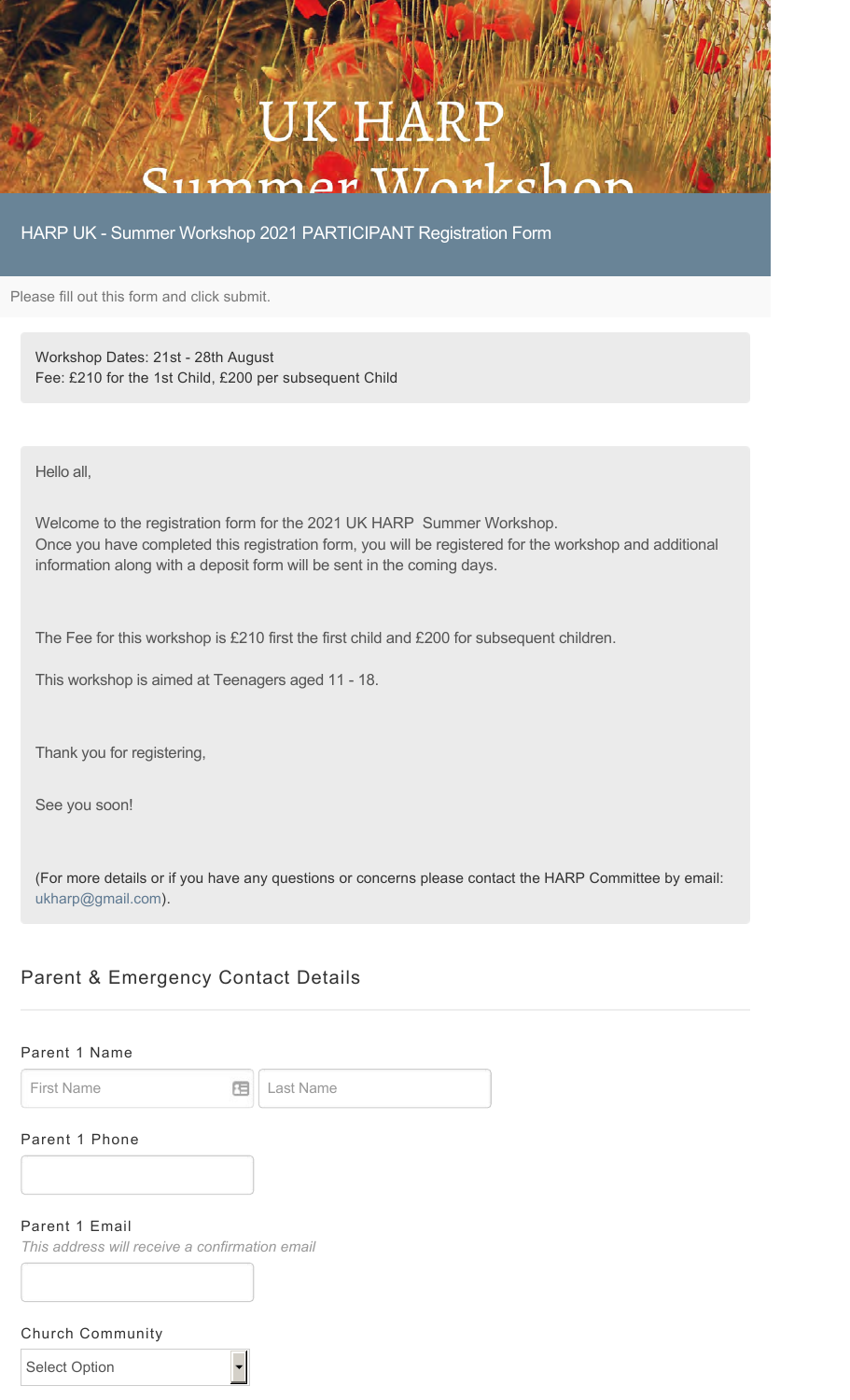(Other)

Parent 2 Name *Optional*

Parent 2 Phone *Optional*

Parent 2 Email *Optional*

## Child 1 Information

| Name                                          |                                                                          |
|-----------------------------------------------|--------------------------------------------------------------------------|
|                                               |                                                                          |
| Phone                                         |                                                                          |
|                                               |                                                                          |
| Email                                         |                                                                          |
|                                               |                                                                          |
|                                               |                                                                          |
| Age                                           |                                                                          |
|                                               |                                                                          |
| Date of Birth                                 |                                                                          |
|                                               |                                                                          |
| Gender                                        |                                                                          |
| C Male                                        |                                                                          |
| C Female                                      |                                                                          |
|                                               | Do you have any dietary requirements/allergies and/or food intolerances? |
|                                               |                                                                          |
| Any health/learning difficulties or concerns? |                                                                          |
|                                               |                                                                          |
|                                               |                                                                          |
| T-Shirt Size (UK Sizes)                       |                                                                          |
| Select Option                                 |                                                                          |
|                                               |                                                                          |

## Child 2 Information

Name *Optional*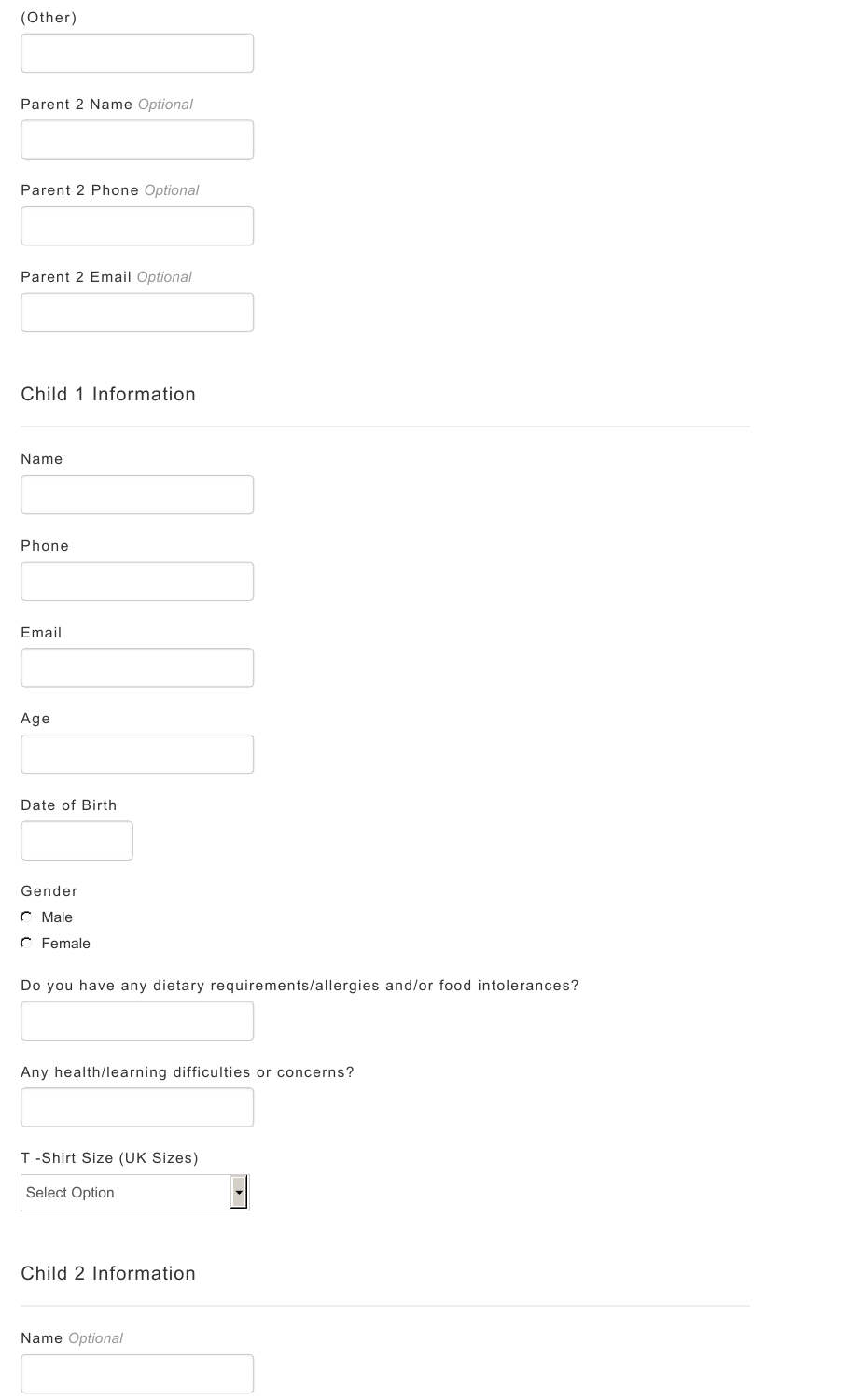Phone *Optional*

Email *Optional*

Age *Optional*

Date of Birth *Optional*

Gender *Optional*

 $C$  Male

**C** Female

Do you have any dietary requirements/allergies and/or food intolerances? *Optional*

Any health/learning difficulties or concerns? *Optional*

 $\overline{\phantom{0}}$ 

T -Shirt Size (UK Sizes)

Select Option

## Child 3 Information

| Phone Optional                                        |  |
|-------------------------------------------------------|--|
|                                                       |  |
|                                                       |  |
| Email Optional                                        |  |
|                                                       |  |
|                                                       |  |
| Age Optional                                          |  |
|                                                       |  |
|                                                       |  |
|                                                       |  |
|                                                       |  |
|                                                       |  |
|                                                       |  |
|                                                       |  |
| Date of Birth Optional<br>Gender Optional<br>$C$ Male |  |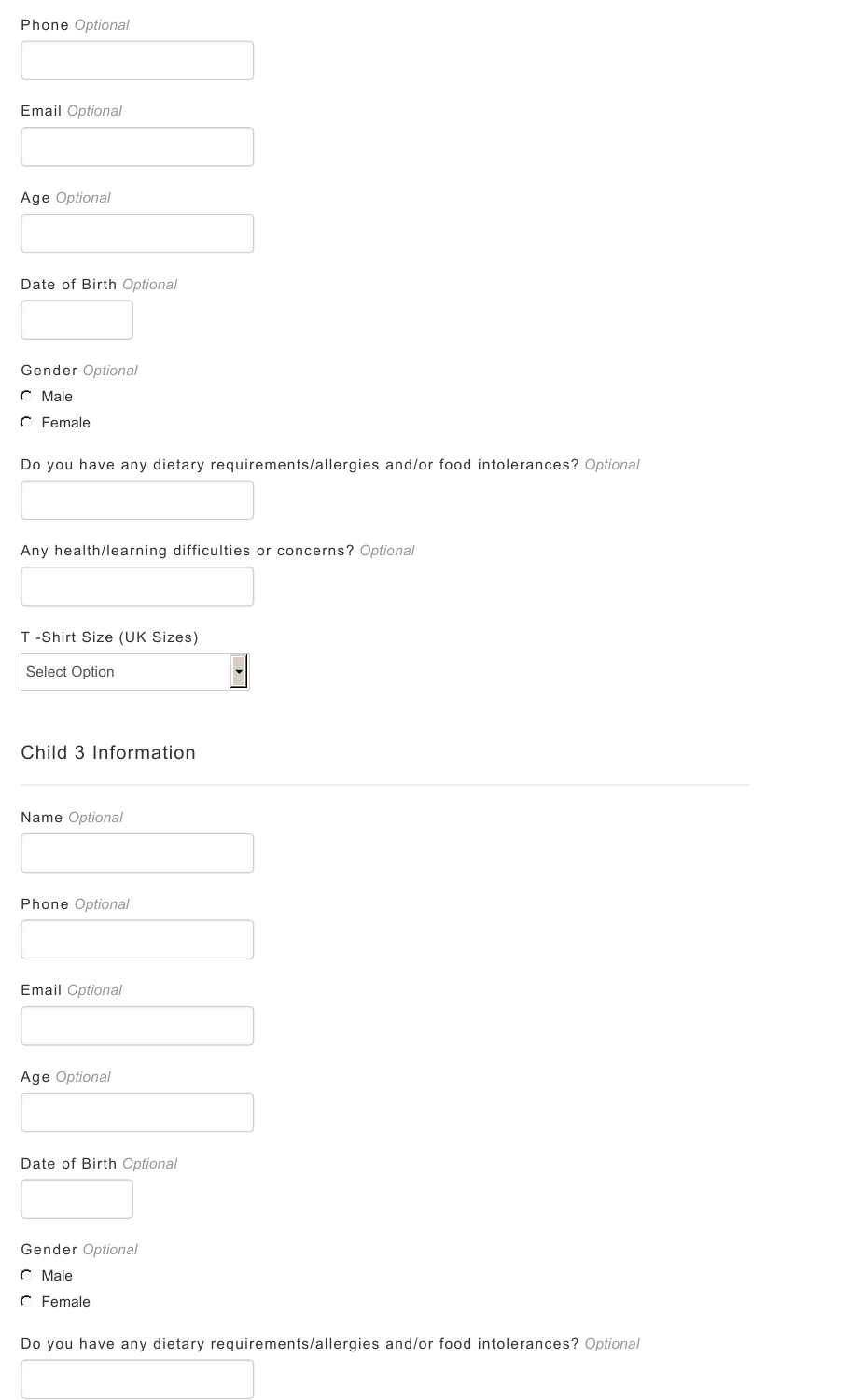### Any health/learning difficulties or concerns? *Optional*

| T-Shirt Size (UK Sizes) |
|-------------------------|
|-------------------------|

Select Option

## Child 4 Information

Name *Optional* Phone *Optional* Email *Optional* Age *Optional*

Date of Birth *Optional*

Gender *Optional*

 $O$  Male

 $C$  Female

Do you have any dietary requirements/allergies and/or food intolerances? *Optional*

## Any health/learning difficulties or concerns? *Optional*

T -Shirt Size (UK Sizes)

Select Option

## GDPR

By completing this form I am consenting to have my personal data stored and used by FFWPU as outlined in the Privacy Policy.

I also confirm that I meet or am above the legal minimum age for data consent, which in the UK is 13.

I am aware that I may contact FFWPU for a copy of the data they hold on me and/or to have my data removed at any time and that I must allow up to 30 days from the request being made for this to be carried out.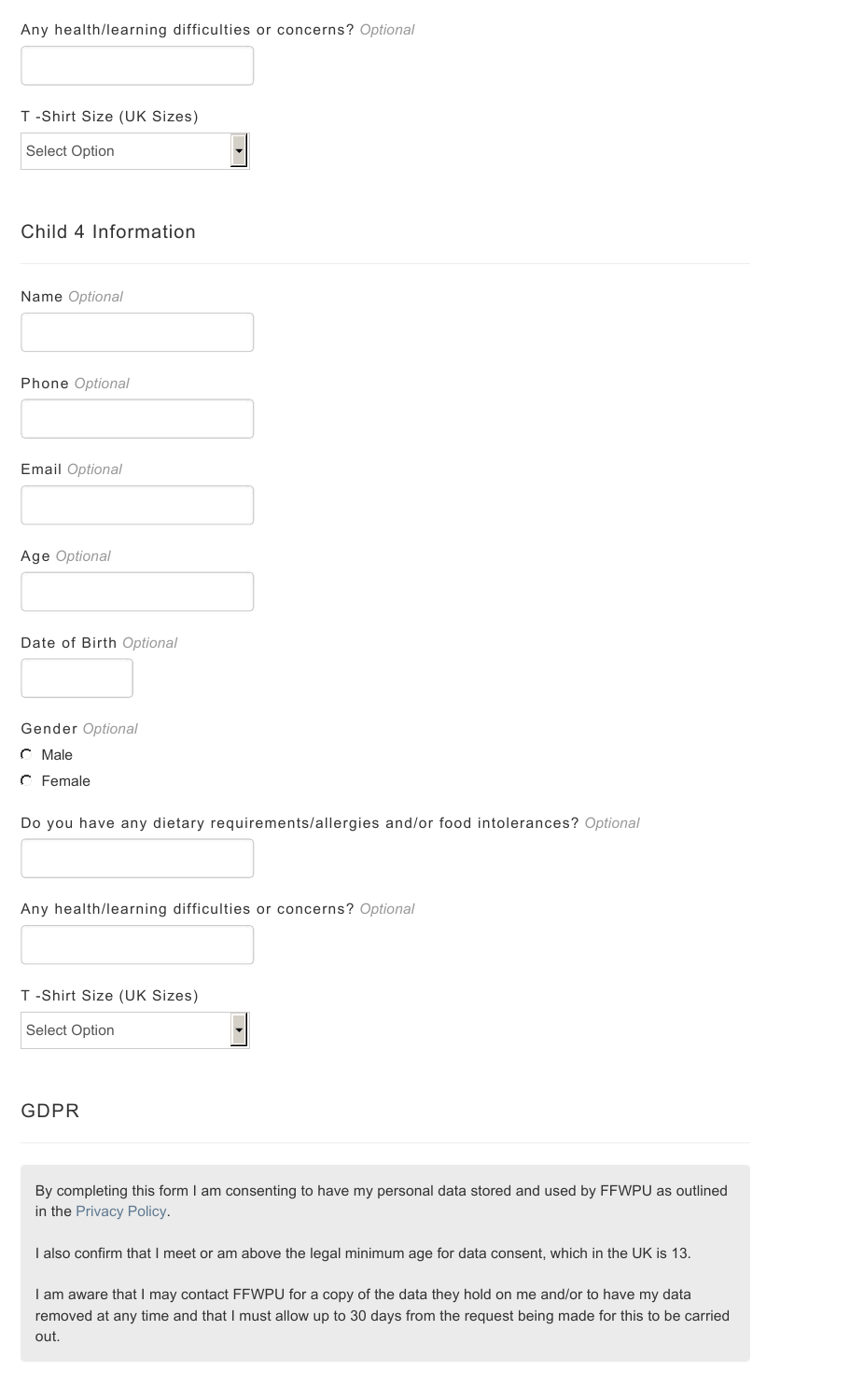# K HA  $C_{11}$ mmar Worke

HARP UK - Summer Workshop 2021 STAFF Application Form

Please fill out this form and click submit.

## Application & Workshop Details

Staffing fee: £50 Dates: 21st -28th August

Staff age is aimed at 19+

Hello,

Welcome to the **staff** application form for the 2021 UK HARP Summer Workshop. Once you have completed this form, your interest to staff on this workshop will be recognised and we will be in contact with you about the role(s) you requested. Please be aware that this will not guarantee that you will be selected to staff on this workshop.

Thank you for your application!

(For more details or if you have any questions or concerns please contact the HARP Committee by email: ukharp@gmail.com).

## Emergency Contact Details

## Emergency Contact Name First Name **Example 20** Last Name Emergency Contact Phone No. Emergency Contact Email *This address will receive a confirmation email* Emergency Contact's Relationship to you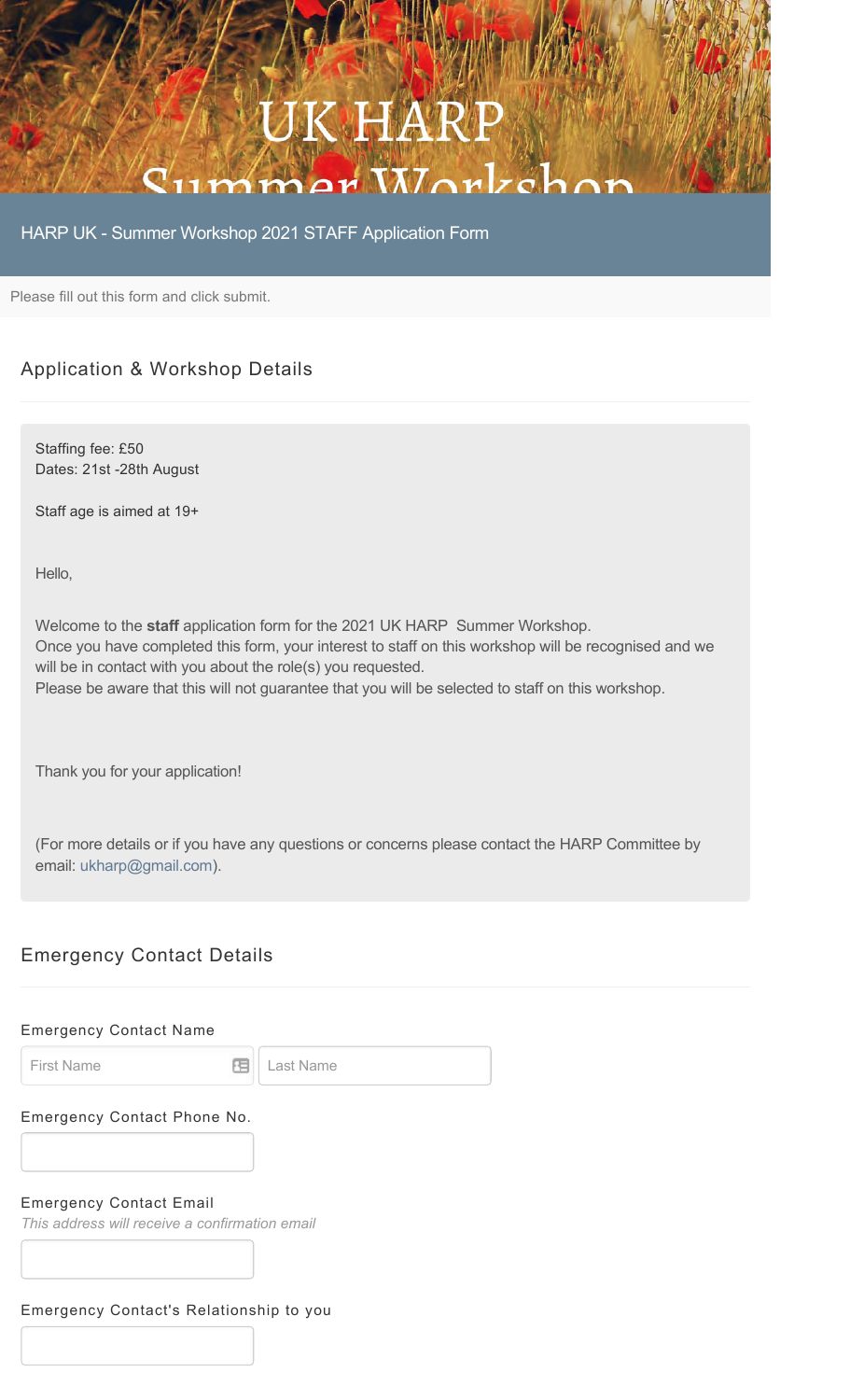## Your Information

| ÷. |  |
|----|--|
|----|--|

Phone No.

Email

Age



### Date of Birth

Gender

 $O$  Male

**C** Female

### Church Community

Select Option

(Other) *Optional*

Do you have any dietary requirements/allergies and/or food intolerances?

 $\blacktriangledown$ 

### Any health/learning difficulties or concerns?

## **Staffing**

### Have you staffed on a Previous workshop?

 $\overline{\phantom{a}}$ 

Select Option

### If Yes, please mention role(s)

What is your motivation for wanting to staff on this workshop? (50 words min)